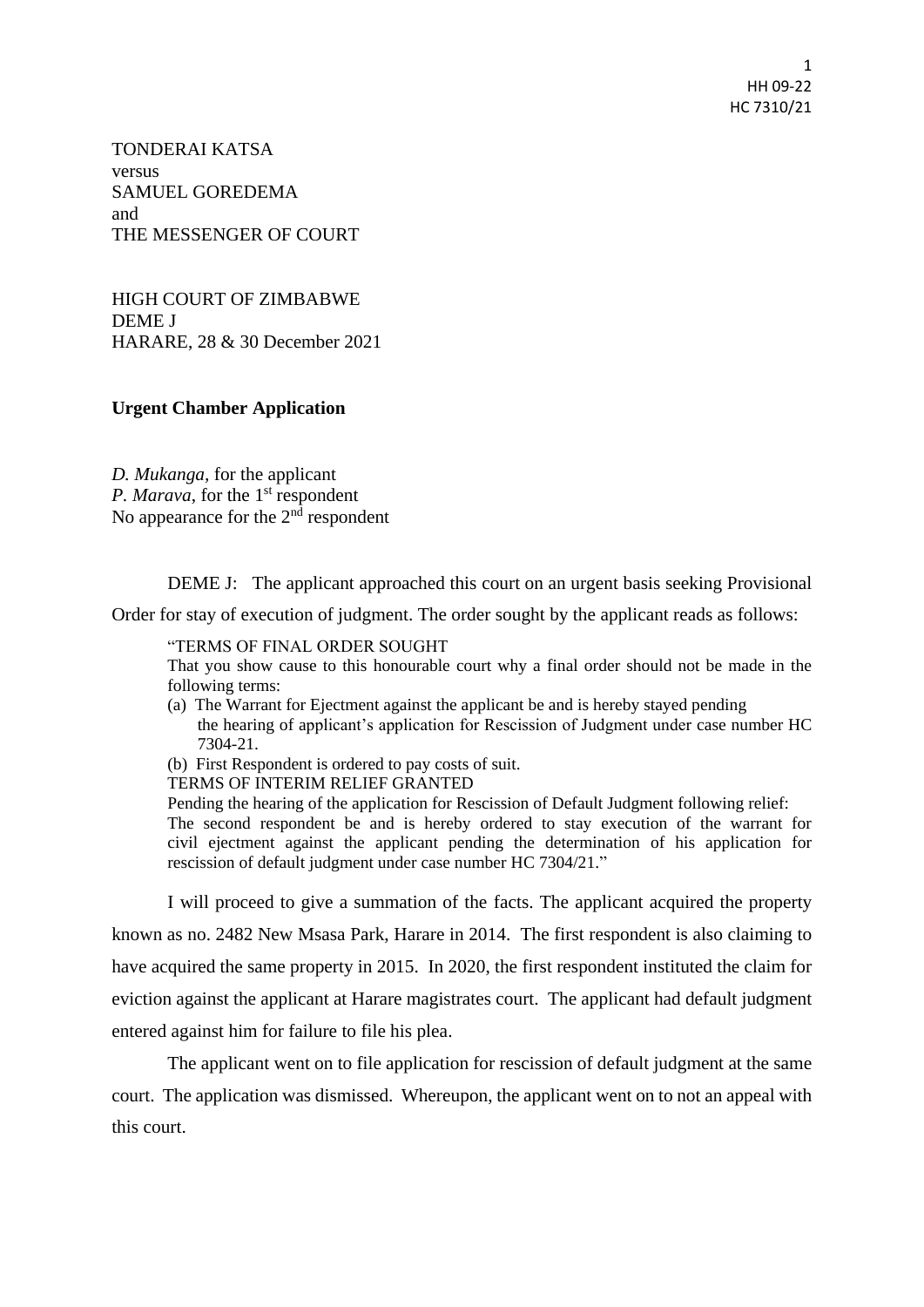On 28 September 2021, the appeal was ruled in favour of the first respondent in default. The former legal practitioners of the applicant did not appear on the day in question. According to the applicant, he did not have knowledge of the judgment until he was served with the notice of eviction on 17 December 2021. Whereupon, the applicant simultaneously lodged this application and application for rescission of default judgment under case no. HC 7304/21.

At the hearing of this matter, the first respondent raised a point *in limine*. The first respondent's counsel, Mr Marava submitted that the matter is not urgent. He further submitted that the need to act arose on 28 September 2021 when default judgment was entered against the applicant. Mr Marava referred me to the case of *Kuvarega* v *Registrar General and Anor.*

On the other hand, the applicant's counsel, Mr Mukanga, submitted that the applicant only became aware of the default judgment upon being served with notice of eviction. This is when he took action. According to Mr Mukanga, the need to act only arose on 17 December 2021 when the applicant became aware of the judgment. He further submitted that the applicant promptly took action and filed the present application on 20 December 2021.

The applicant's counsel submitted that there is no evidence that the first respondent went on to serve the applicant's former legal practitioners with the copy of the default judgment handed down on 28 September 2021. The first respondent's counsel did not produce evidence disputing the assertions of the applicant's counsel. In the circumstances, I find that on a balance of probability, the applicant did have knowledge of the judgment on 17 December 2021. On this basis, the applicant's need to act arose on the same date. Thus, I dismiss the first respondent's point *in limine*.

I will now turn to the merits of the present application. Mr Mukanga submitted that the applicant's case has got prospects of success. He submitted that the application for rescission of default judgment filed under case no. HC 7304/21 has got prospects of success as he has demonstrated his ownership through agreement of allocation which he has attached to the application for rescission of default judgment. On the other hand, the first respondent's legal practitioner submitted that the application for rescission of default judgment has got no merits. He further submitted that the document relied upon by the applicant is suspicious as this document was not produced at the magistrates court. He also submitted that the application for rescission of default judgment was filed out of time, thirty days after the default judgment was entered against the applicant. The first respondent legal practitioner also submitted that the first respondent has produced evidence of title through a copy of the letter written by ZANU PF Mukuvisi Tashinga District.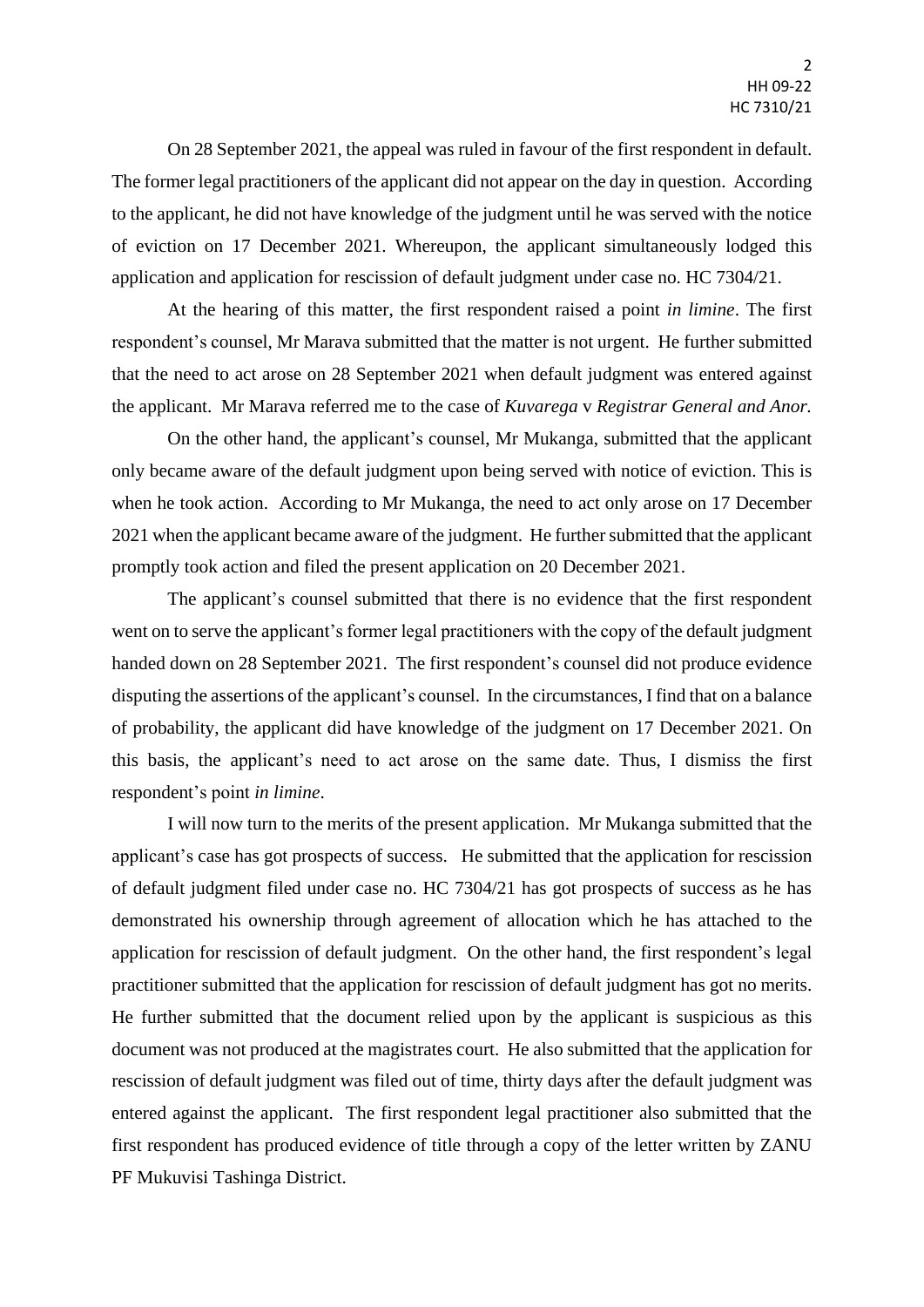The fact whether or not the application for rescission of default judgment was filed within the prescribed time frames as specified in r 27 of the High Court Rules, 2021 will be dealt by this court at the appropriate time when hearing the actual application. It is premature for me to make a determination of whether or not the application complies with the rules of this court. However, it is important to state that the application for rescission of default judgment filed by the applicant appears to be an arguable case on paper. At the appropriate time, this court will examine the Application for Rescission of Default Judgment and make appropriate determination. I have no reason to believe that the present application and Application for Rescission of Default Judgment under case number HC 7304-21 have been instituted purely to buy time.

The applicant has attached to the Application for Rescission of Default Judgment filed under case number HC 7304-21 a document which he has called an agreement of allocation between himself and Mukuvisi Tashinga Housing Co-operative. The agreement of allocation was not produced at the magistrates court. It is not clear why it was not produced. However, new piece of evidence may be accepted by the appeal court in certain circumstances. See the case of *Cold Chain Ltd v Makoni*<sup>1</sup>. I will not deal with the merits of the admissibility of such document being alive to the fact that admissibility of the same may be the subject matter to be argued during the appeal proceedings if the matter reaches that stage. It is pertinent to mention that the mere production of that document makes the applicant's case arguable.

A mere perusal of the documents held by parties to the dispute for purposes of proving title suggests that the documents are from different authorities. The document held by the applicant was authored by Mukuvisi Tashinga Housing Co-operative while the first respondent's document was generated by ZANU PF Mukuvisi Tashinga District. I will not deal with the authenticity of the documents as this will be done at the appropriate forum. What is important to mention is that the applicant is in possession of the document that makes his case arguable. On that basis, I am of the considered view that the applicant has demonstrated *prima facie* case as specified in r 60(9) of the High Court Rules, 2021. See also the case of Setlogelo v Setlogelo<sup>2</sup>. In light of this, it is significant to ensure that the applicant be given a chance to present his case.

 $\overline{a}$ 

 $1$  SC 9-12.

 $2$  1914 AD 221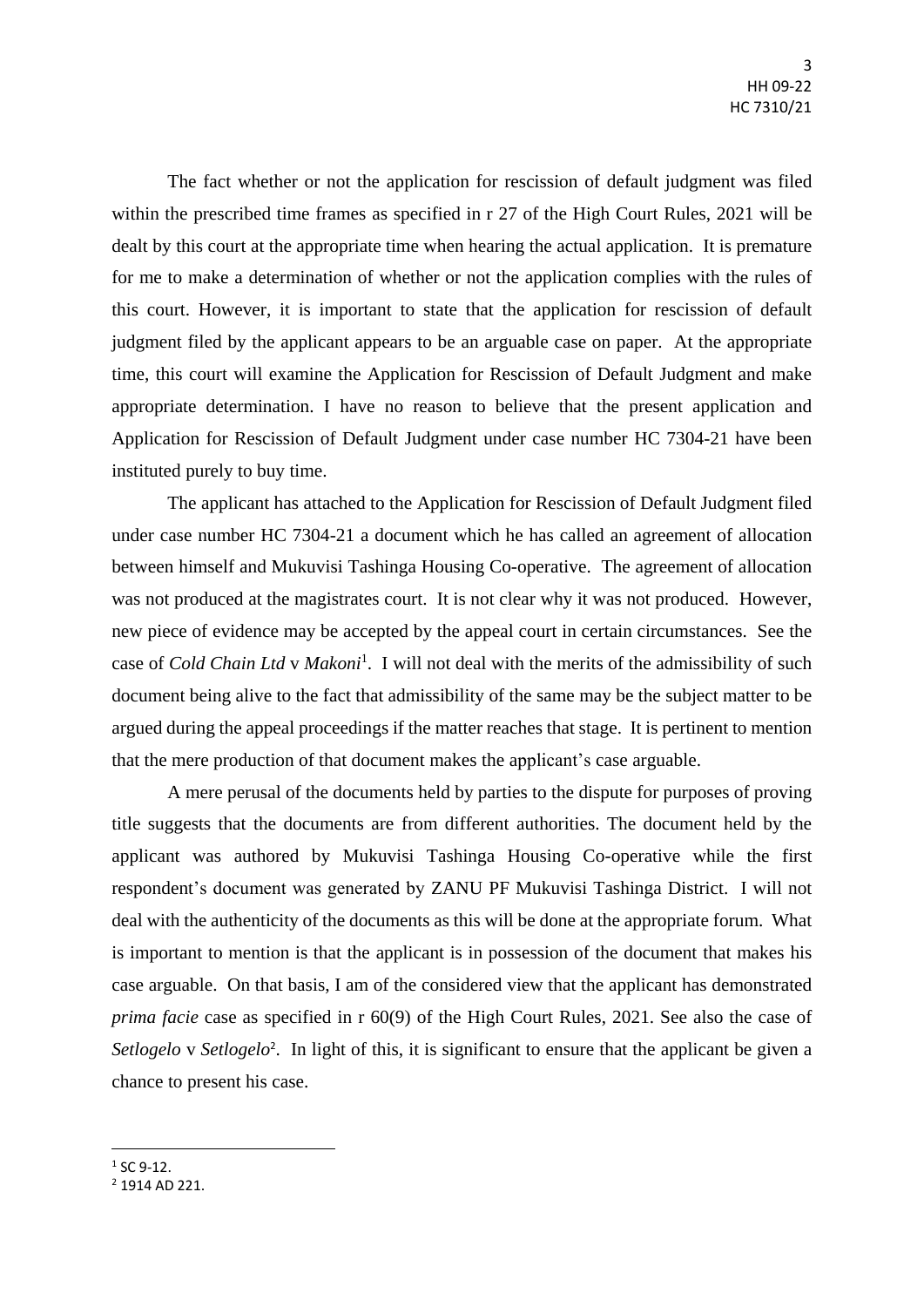It is important to highlight that:

"The principles that a court must have regard to in an application for stay of execution are akin to those considered when deciding whether or not to grant leave to execute pending appeal".

See the case of *Chingwena* v *SMM Holdings* (Pvt) Ltd and Others<sup>3</sup>, Nzara v Tsanyau *and Others*<sup>4</sup> and *Old Life Mutual Assurance Company (Pvt) Ltd* v *Macgatho*<sup>5</sup> . The principles include the following:

- "1. An appellant has an absolute right to appeal and test the correctness of the decision of the lower court before he or she is called upon to satisfy the judgment appealed against.
- 2. Execution of the judgment of the lower court before the determination of the appeal will negate the absolute right that the appellant has and is generally not permissible.
- 3. Where, however, the appellant brings the appeal with no *bona fide* intention of testing the correctness of the decision of the lower court, but is motivated by a desire to either buy time or harass the successful party, the court, in its discretion, may allow the successful party to execute the judgment notwithstanding the absolute right to appeal resting in the appellant.
- 4. In exercising its discretion, the court has regard to the considerations suggested by CORBETT JA in *South Cape Corporations (Pty) Ltd* v *Engineering Management Services (Pty) Ltd* 1977 (3) SA 534 (A) at 545.
- 5. Where the judgment sounds in money and the successful party offers security *de restituendo* and the appellant has no prospects of success on appeal, the court may exercise its discretion against the appellant's absolute right to appeal.
- 6. An application for leave to execute pending appeal cannot be determined solely on the basis that the appellant has no prospects of success on appeal, especially where the whole object of the appeal is defeated if execution were to proceed (see *Woodnov Edwards and Another* 1966 RLR 335."

In light of this, I am of the considered view that the present application meets the test set out above. He has the right to test the correctness of magistrates court's decision through the finalisation of the matters pending before this court. The applicant is entitled to the right to be heard as contemplated by s 69 of the Constitution. Granting of the present application will ensure that the applicant will be able to test the decision of the magistrates court.

In the present application, the applicant has onus to prove irreparable harm if the relief is not granted. See the case of *Chibanda* v *King*<sup>6</sup>, where the court held that:

"In an application for stay of execution of the judgment of the court, it is not enough for the applicant merely to allege hardship. He must satisfy the court that he may suffer irreparable harm or prejudice if execution is granted ---- it must also be borne in mind that if the court were to extend mercy, it would be doing it at the expense of a litigant who has already established in court his right and title to what is being claimed. Such mercy should rather be sought in the action itself before judgment is given not afterwards."

1

<sup>&</sup>lt;sup>3</sup> HB 97-18.

<sup>4</sup> 2014 (1) ZLR 674 (H).

<sup>5</sup> HH39-07.

<sup>6</sup>1985 (1) ZLR 116.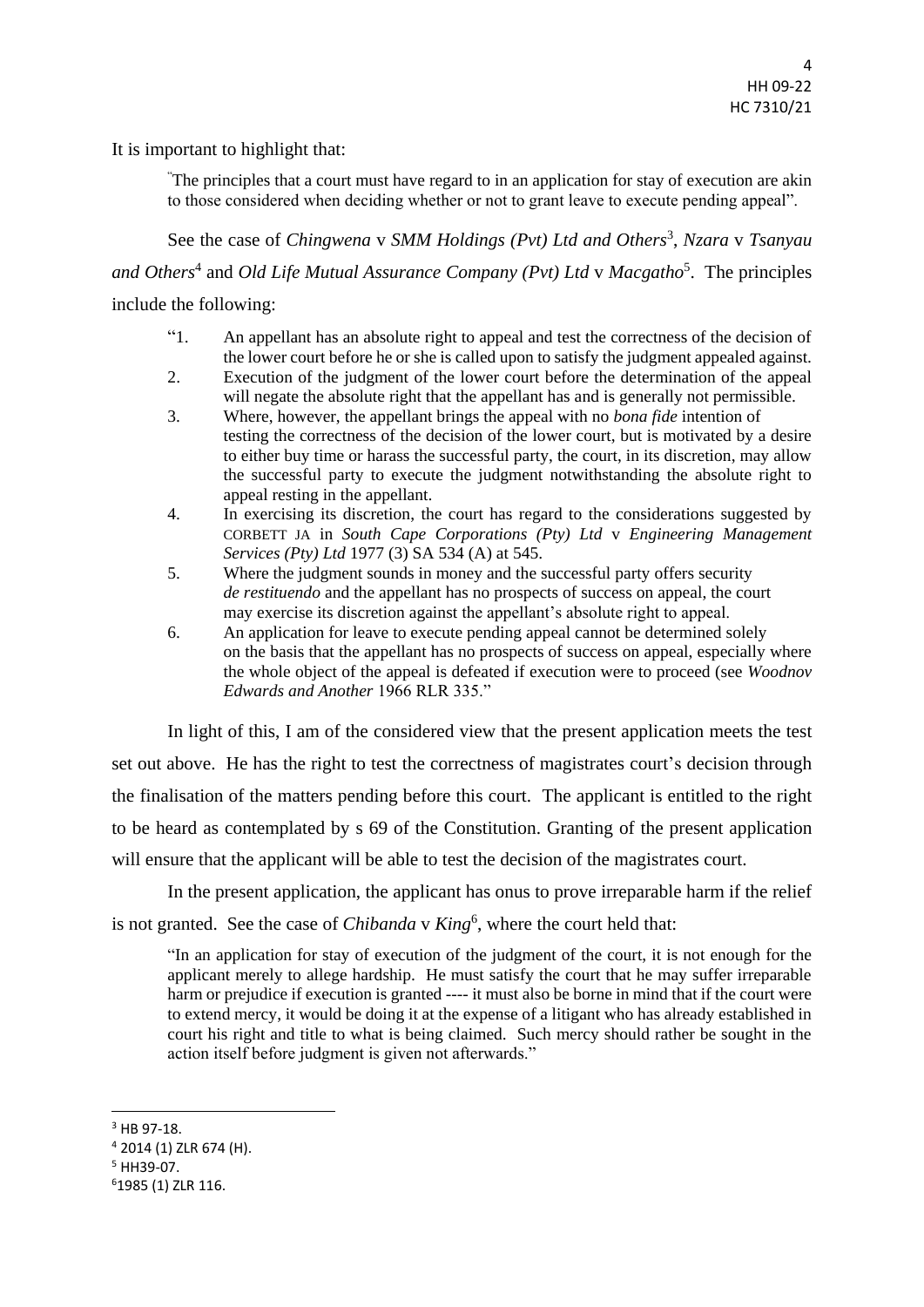In the circumstances, the applicant has been staying at the disputed property for many years. The applicant constructed a structure at the disputed property where he has been staying to date. Eviction of the applicant certainly amounts to irreparable prejudice since he would become homeless.

In the case of Chingwena (supra) it was held that:

*"* It is trite that the power to grant stay of execution is a common law exercise of the power that inheres in the court. This discretion is very wide".

In the case of *Mungwambi* v *Ajanta Properties (Pvt) Ltd*<sup>7</sup>, the court emphasised that in determining such an application is to grant stay where real and substantial justice requires such a stay or conversely where injustice would otherwise be done.

It is apparent that real and substantial injustice may occur if the present application is not granted. It is in the interest of justice that the applicant be allowed to stay at the disputed property pending the resolution of the dispute between the parties. If the dispute is resolved while the applicant is no longer at the premises in question, the prejudice likely to be suffered by the applicant will be difficult to reverse.

The balance of convenience favours the applicant. The applicant has been staying at the property for some years and had already made a structure thereat as his shelter. On the other hand, the first respondent has not been staying at the premises but is claiming to have acquired the same property. The first respondent did not construct any structure on the disputed property unlike the applicant. Allowing the applicant to remain at the disputed property pending the finalisation of Application for Rescission of Default Judgment under case number HC

7304-21 would cause limited prejudice to the first respondent compared to the prejudice that would be suffered by the applicant. The concept of balance of convenience was discussed in the case of *Setlogelo* v *Setlogelo* (supra).

The applicant, through his counsel submitted that there was no other remedy available by which the applicant may stay proceedings. I am of the considered view that there is no other remedy available by which the rights of the applicant may be protected. It is an established requirement that the applicant must prove absence of other remedy by which he or she may protect his rights. See the case of *Setlogelo* v *Setlogelo* (supra)*.*

<sup>7</sup> HH771-08.

**.**